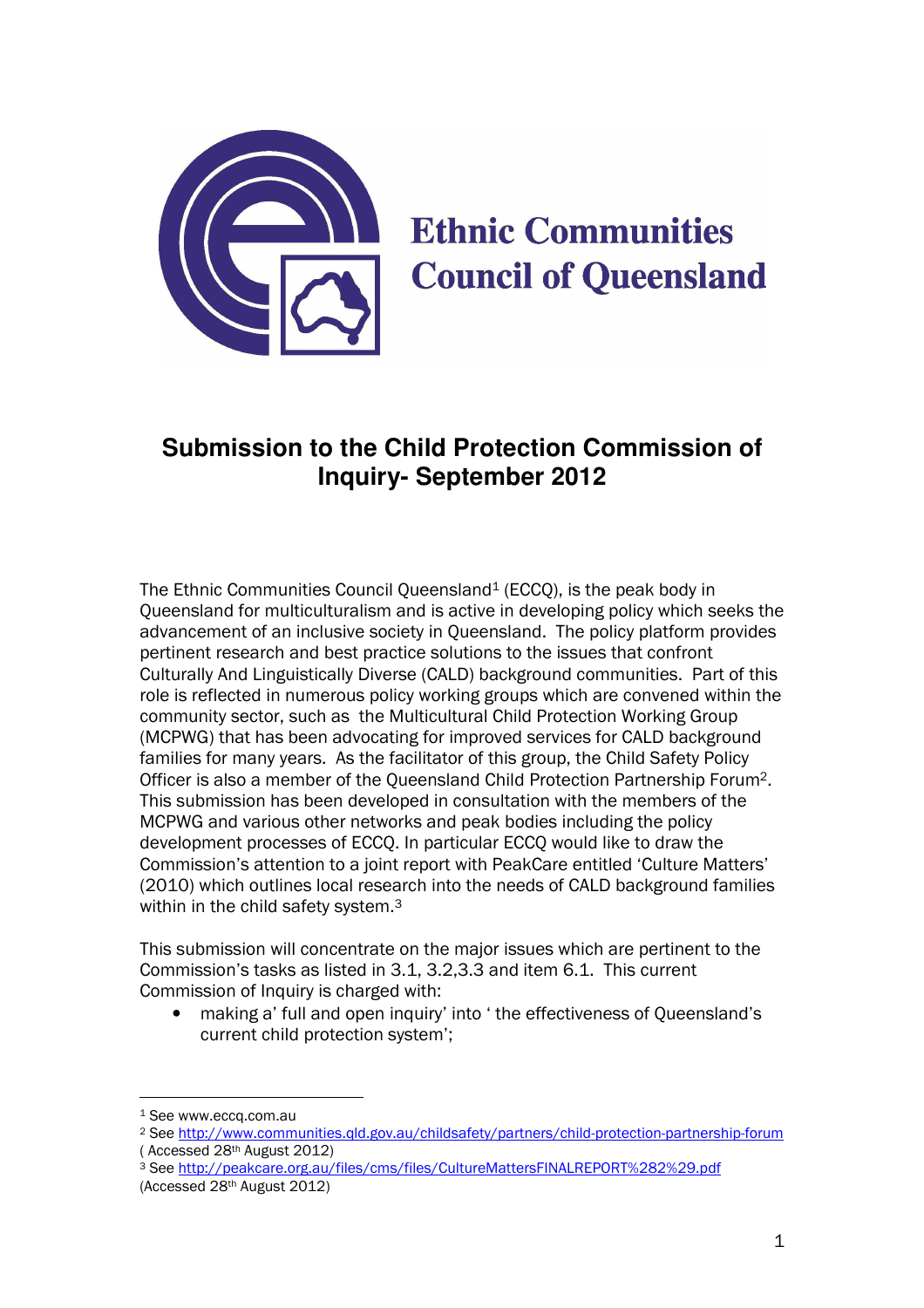- examining 'whether the current use of resources across the child protection system is adequate';
- considering the government's 'response to children and families in the child protection system', and 'the tertiary child protection interventions' and transition arrangements for young people who exist the system.
- The Commission is also asked to 'chart a new road map for Queensland's child protection system over the next decade'.<sup>4</sup>

ECCQ advises that the terms 'child safety', 'child protection', 'child and family wellbeing' and 'child welfare' can be unclear in their definitions and can be used somewhat interchangeably across jurisdictions and within the literature. Terms such as 'child safety' and 'child protection' have become incredibly confused within the Queensland context because the underlying paradigm is one of child rescue and removal of children. This can lead to an over reliance on rather simplistic and false dichotomies that structure decisions as being two dimensional– child versus parent , good versus bad parenting, safe versus unsafe families etc. In reality, family dynamics are extremely complex and volatile. Testro and Petola have outlined the issues involved in this type of philosophy in their paper 'Rethinking Child Protection'5. They argue for a child wellbeing model that involves a radical shift from government led responses to community empowerment. This approach is supported by many commentators and research.

In this submission, ECCQ will use 'child safety' to refer to a system that concentrates effort on the tertiary end of the intervention spectrum. This involves activities predicated on a worldview that gives preference to the removal of children from their families rather than work with those parents and extended family/community members to ensure that the child's needs are being met within their home. In this type of system resources are expended to support children to move out of their homes and intervention is aimed, generally, at the alternatives selected for those children. This is the emphasis within the current system in Queensland. However 'child protection' and 'child and family well being' are terms which refer to a system designed to support children and their families so that early detection and remedy of vulnerabilities are addressed in order to keep families together and connected with their extended support mechanisms. Thus, more resources are invested in processes which remedy the issues (at an individual and community level) that drive vulnerability towards high risk and therefore into the tertiary Out Of Home Care system (OOHC). OOHC is a very expensive 'remedy' for child vulnerability and the outcomes are poor for the individual and society. The work of Prilleltensky<sup>6</sup>, Melton<sup>7</sup> and others argue a

 $\overline{a}$ 4 See http://www.childprotectioninquiry.qld.gov.au/\_\_data/assets/pdf\_file/0005/156155/Child-Protection-Inquiry-Order-in-Council.pdf (Accessed 13th August 2012)

<sup>5</sup> See Testro P and Peltola C (2007) ' Rethinking Child Protection: A New Paradigm?' discussion paper prepared for PeakCare, Queensland

http://www.cafwaa.org.au/Rethinking\_Child\_Protection\_2007.pdf (Accessed 29th August 2012) and

Petola, C and Testro, P (2006) ' Towards a better future for children: Preventing child abuse and neglect.' National Association for the Prevention of Child Abuse and Neglect.

<sup>6</sup> Prilleltensky,I and Nelson, G (2000) 'Promoting Child and Family Wellness: Priorities for Psychological and Social Interventions'. Journal of Community and Applied Social psychology. Vol 10.pp85 – 105 and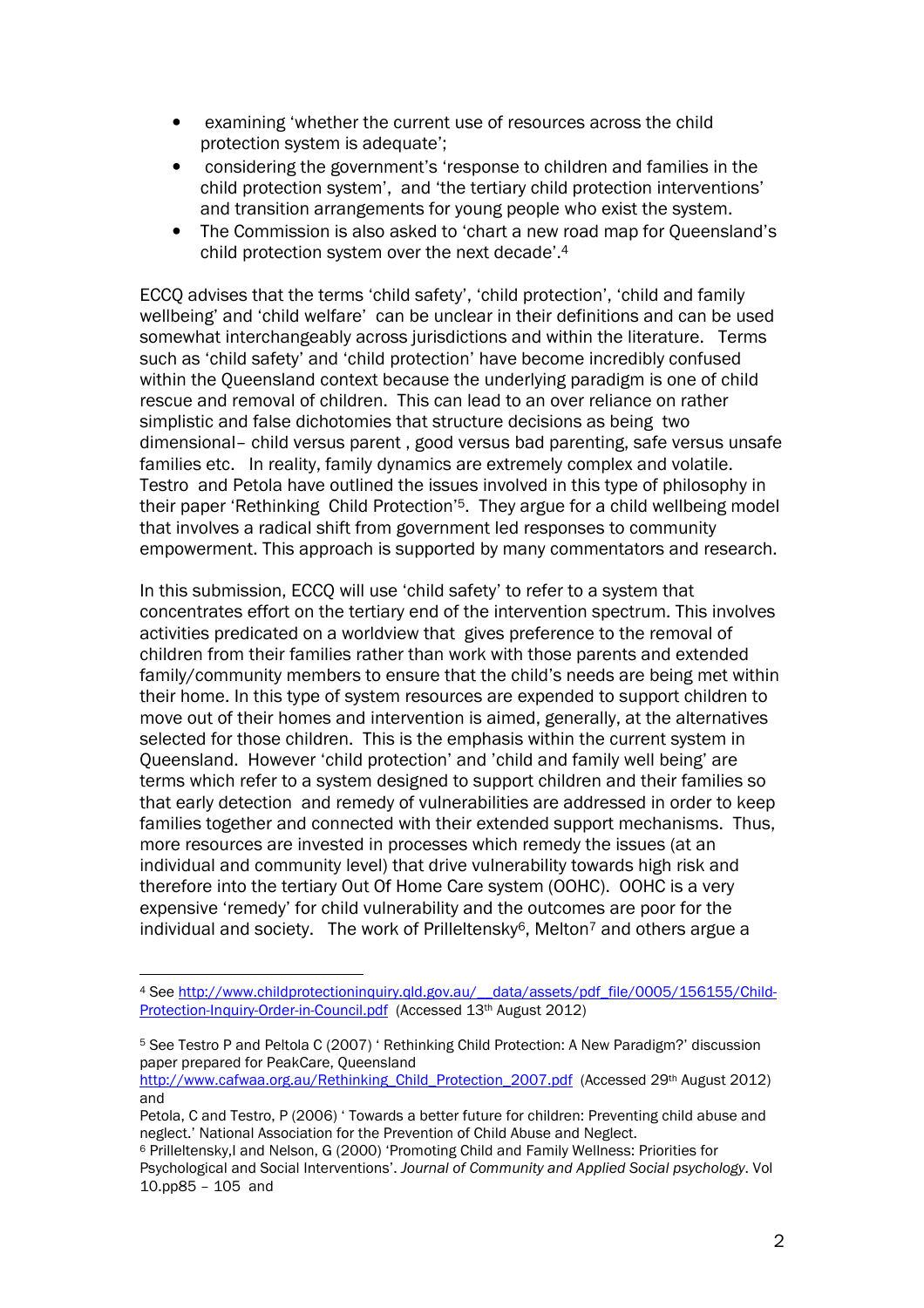strong case for better early intervention services and community based responses (i.e. a child protection and well being system) and ECCQ believes that this will benefit all families including those with a CALD background. ECCQ further believes that it is important for the Commission of Inquiry to address the issues that are driving up the numbers in the OOHC system as a part of the considerations for the next ten years.

The current system of 'child safety' which resulted from the implementation of the recommendations of the Crime and Misconduct Commission Inquiry report (2004), has developed into a regime which is risk averse and which will eventually capture a sizable minority of Queensland's children within its ambit. It is unsustainable and costly for the State. Many jurisdictions in Australia and overseas have been caught in this trap of developing overly risk averse systems that ultimately damage significant numbers of vulnerable families<sup>8</sup>. The National Framework for Protecting Australia's Children 2009-20209 (the National Framework) sets out the need to shift the dominant national paradigm to one of family and child well being. This is a relatively complex set of proposals but this will ultimately result in cost savings for government and an improved service system for families.<sup>10</sup>

Increasingly forensic parent- blaming, risk averse child safety paradigms are being exposed as dangerous and harmful to children. Without universal, holistic wellbeing and family support services the threshold for statutory intervention will remain low as families drift into the tertiary OOHC system in ever increasing numbers. Many studies show that there are lifelong significant disadvantages for children who have been removed from their families – including increased likelihood of drug and alcohol addiction, mental health problems, early pregnancy,  $imprisomment$ , low educational attainment $11$  and increased use of medical services<sup>12</sup>. This is hardly a ringing endorsement of the State care system's ability to keep children safe.

 $\overline{a}$ 

<sup>10</sup> See Higgins, D . 2011 'Protecting Children: evolving systems'.

Melton, G B (2005) 'Mandated reporting: a policy without reason.' Child Abuse and neglect. Vol 29, pp 9-18

<sup>7</sup> See http://www.clemson.edu/public/ifnl/projects\_grants/strong\_communities/index.html (Accessed 4th September 2012)

<sup>8</sup> See Australian Institute of Family Studies 2012, 'The economic costs of child abuse and neglect -Child Family Community Australia' also Wood (2008)' Report of the Special Commission of Inquiry in Child Protection Services', NSW at

http://www.dpc.nsw.gov.au/\_\_data/assets/pdf\_file/0010/33796/Volume\_1\_-

Special Commission of Inquiry into Child Protection Services in New South Wales.pdf (Accessed 10th September 2012) and

Munro (2011) 'The Munro review of Child protection' UK at

http://www.education.gov.uk/munroreview/downloads/8875\_DfE\_Munro\_Report\_TAGGED.pdf (Accessed 10th September 2012)

<sup>9</sup> Department of Families, Housing, Community Services and Indigenous Affairs. National Framework for Protecting Australia's Children 2009- 2020

http://www.aifs.gov.au/institute/pubs/fm2011/fm89/fm89a.html (Accessed 27th August 2012) <sup>11</sup> See The Queensland Commission for Children and Young People and Child Guardian, 2012. 'Snapshot Report'. Page 129. This indicates that child in care perform worse in NAPLAN testing than the State average and than ATSI children.

<sup>12</sup> Raman,S. Inder,B. and Forbes, C (2005) ' Investing for Success: The economics of supporting young people leaving care.' Centre for excellence in Child and Family Welfare, Melbourne.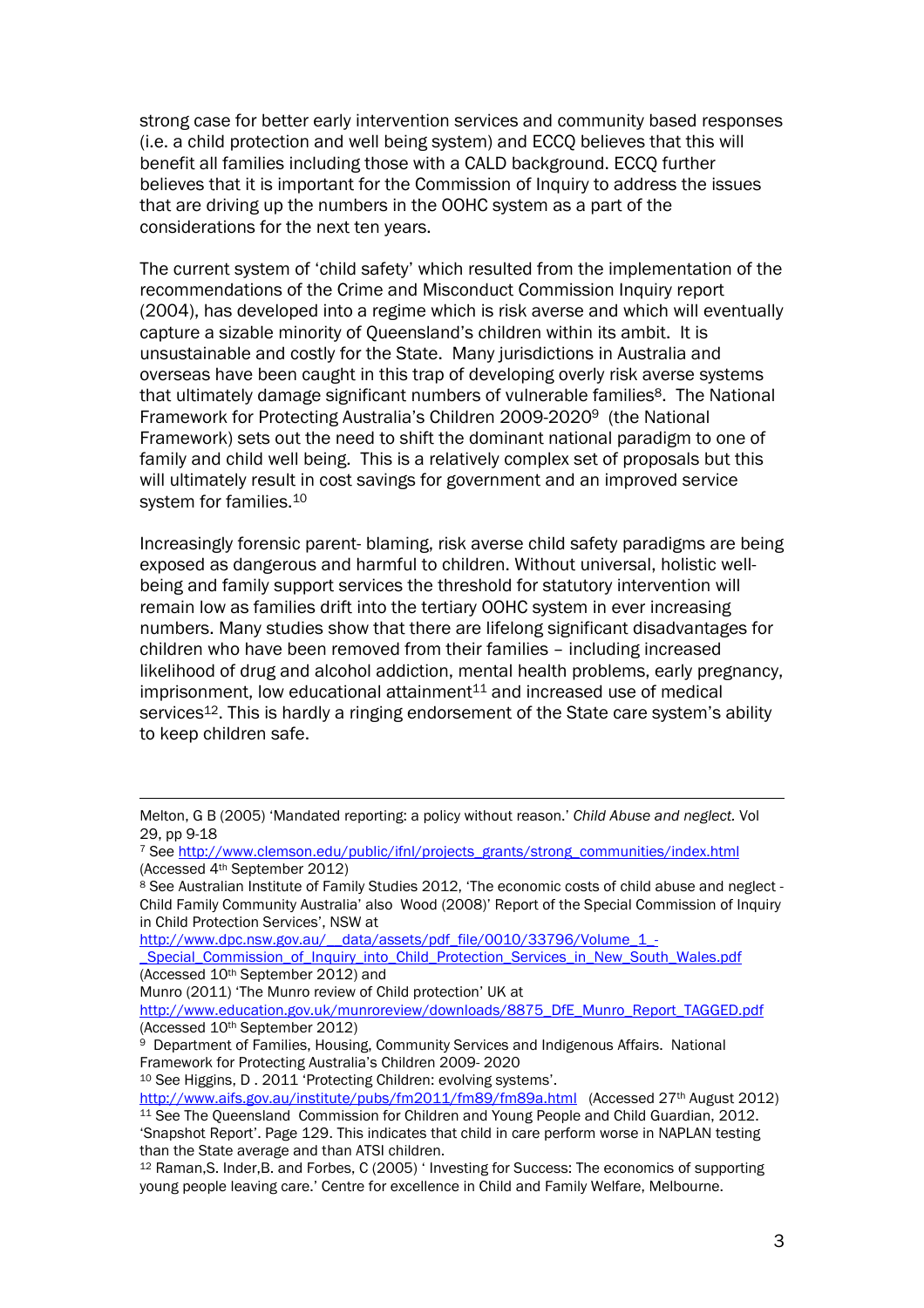This submission will concentrate on issues within the current system which impact significantly on CALD background families and their children. However, ECCQ believes that improving the service system for one group of users will in fact improve it for all. Effective, well- resourced services are going to be more helpful for all users including those with a CALD background. The submission will:

- focus on the need for a paradigm shift to family well- being and give examples of programs which can useful in developing this,
- consider the planning and service provision implications of the paucity of data collected about CALD background families within the family support and child protection systems
- suggest models of practice which will result in better outcomes for families and children, including those from a CALD background
- discuss the workforce and leadership issues which will result from both the changes recommended and the social context in which these changes will take place and
- make some suggestions about changes to the Child Protection Act 1999 which will enhance services for CALD background families and children.

#### The need for a new paradigm.

ECCQ considers that the Queensland Government should implement an improved service system of integrated, early intervention and prevention services for all families in Queensland and especially services, which can enhance the capacity of the service system to support the needs of all families including those with a CALD background. Children and families from refugee backgrounds in particular have increased vulnerability and need improved and tailored support to prevent engagement with the child safety system.<sup>13</sup> In 2010, PeakCare and ECCQ released a report that outlined the significant issues faced by CALD background families when they entered the child safety system.14 These issues include:

- paucity of comprehensible information about the legal and social expectations of parents within the Australian context
- deficient cultural sensitivity and understanding of the settlement processes within the child safety workforce
- poor communication between child safety and protection staff and parents which leads to confusion, frustration and anger
- inadequately developed models of practice and program logic to encompass diversity within client groups and
- a lack of general engagement with families and communities to ensure that child well being was central to decision making.

There is a growing realisation in many jurisdictions, that preventing families and children from entry into the statutory care system at the earliest possible stage, is

 $\overline{a}$ <sup>13</sup> Multicultural Development Association 2010, 'Queensland's child protection system: Systemic challenges for people from refugee and CALD backgrounds' <sup>14</sup> PeakCare 2010' Culture Matters' at

http://peakcare.org.au/files/cms/files/CultureMattersFINALREPORT%282%29.pdf (Accessed 10th September 2012)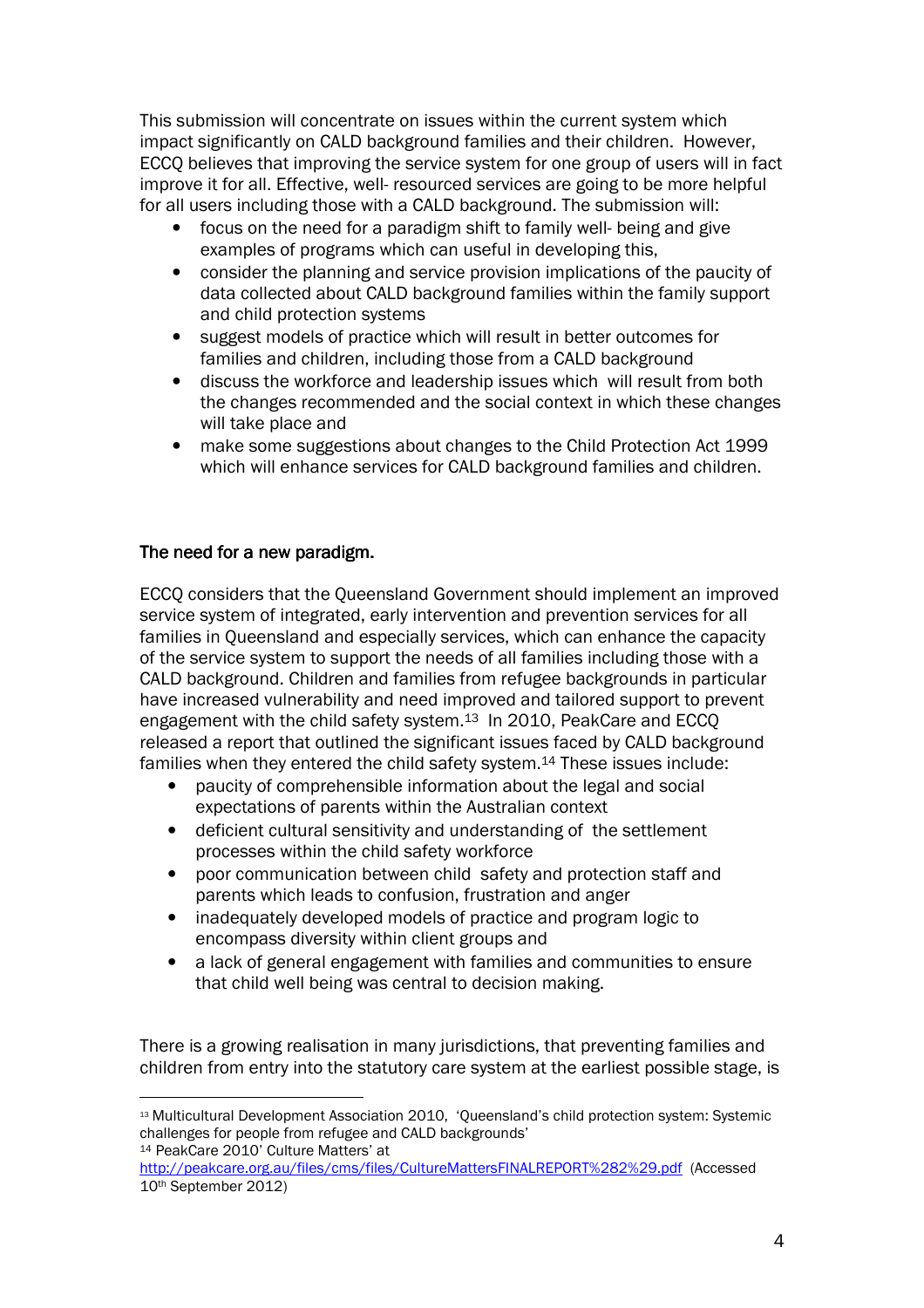critical. The National Framework emphasises that Australia's services need to be better aligned to support family and child well being rather than removal of children from their families. Queensland would benefit from adopting a more preventative and supportive framework over time rather than relying on a system that waits until children need to be removed before services become available to vulnerable families. A better resourced child protection system will reduce demand within the child safety system and lead to improved outcomes for children who are removed from their families.

ECCQ supports a more proactive community development approach to keeping children safe and well. The creation of sustainable, strength based services that empower communities to care for their children are, in the longer term, more effective than short term reactions. The development of a holistic service system design that delivers accessible interventions needs to underpin any child well being service system to ensure that all parents are supported in their nurturing role. Where there is evidence of unacceptable risks to children, targeted programs can work more intensively with such families. In this way, removal of children from their families will be recommended only where it has been evaluated that sustainable change is not possible. At that point children in OOHC should be given stability and therapeutic interventions in sufficient depth so that their trauma can be ameliorated. A well- resourced tertiary sector can help to prevent further abuse of children and young people who are in the statutory care system<sup>15</sup>. Currently, the tertiary system is overloaded and in danger of inflicting further harm and trauma on children because of this. The findings outlined in the Kaur (2012) report indicate increased vulnerability amongst some CALD background communities because of an overextended child safety service system.<sup>16</sup>

The well being framework outlined below<sup>17</sup> will improve outcomes for children and their families in the general population and reduce numbers in the statutory system. ECCQ urges the Commission to use this opportunity to design a child protection system in Queensland, which is proactive and develops practice interventions to support families to undertake their parenting role. ECCQ supports the consideration of new programs and the expansion of current proven ones that concentrate on accessibility and integration of services. This is commonly referred to as a public health model and relies on differentiated responses to increasing vulnerability18. Generally, the model promotes targeted responses to child and family vulnerability as well as relying on universal support within the general population to improve society's capacity to care for children.

<sup>15</sup> See AIFS fact sheet on OOHC 2012

http://www.aifs.gov.au/cfca/pubs/factsheets/a142092/index.html#a7 (Accessed 27<sup>th</sup> August 2012)

<sup>16</sup> See Kaur, J. 2012 'Cultural Diversity and Child Protection, http://www.jkdiversityconsultants.com.au/Cultural\_Diversity\_&\_Child\_Protection\_Kaur2012\_A4.p df (Accessed 27th August 2012)

 $17$  Prilleltensky. I., Nelson. G. & Pierson., L. Promoting Family Wellness and Preventing Child Maltreatment. University of Toronto Press 2001. p 13

<sup>18</sup> See Hunter, C. 2011 'Defining the public health model for the child welfare services context' NCPC resource sheet, http://www.aifs.gov.au/nch/pubs/sheets/rs11/index.html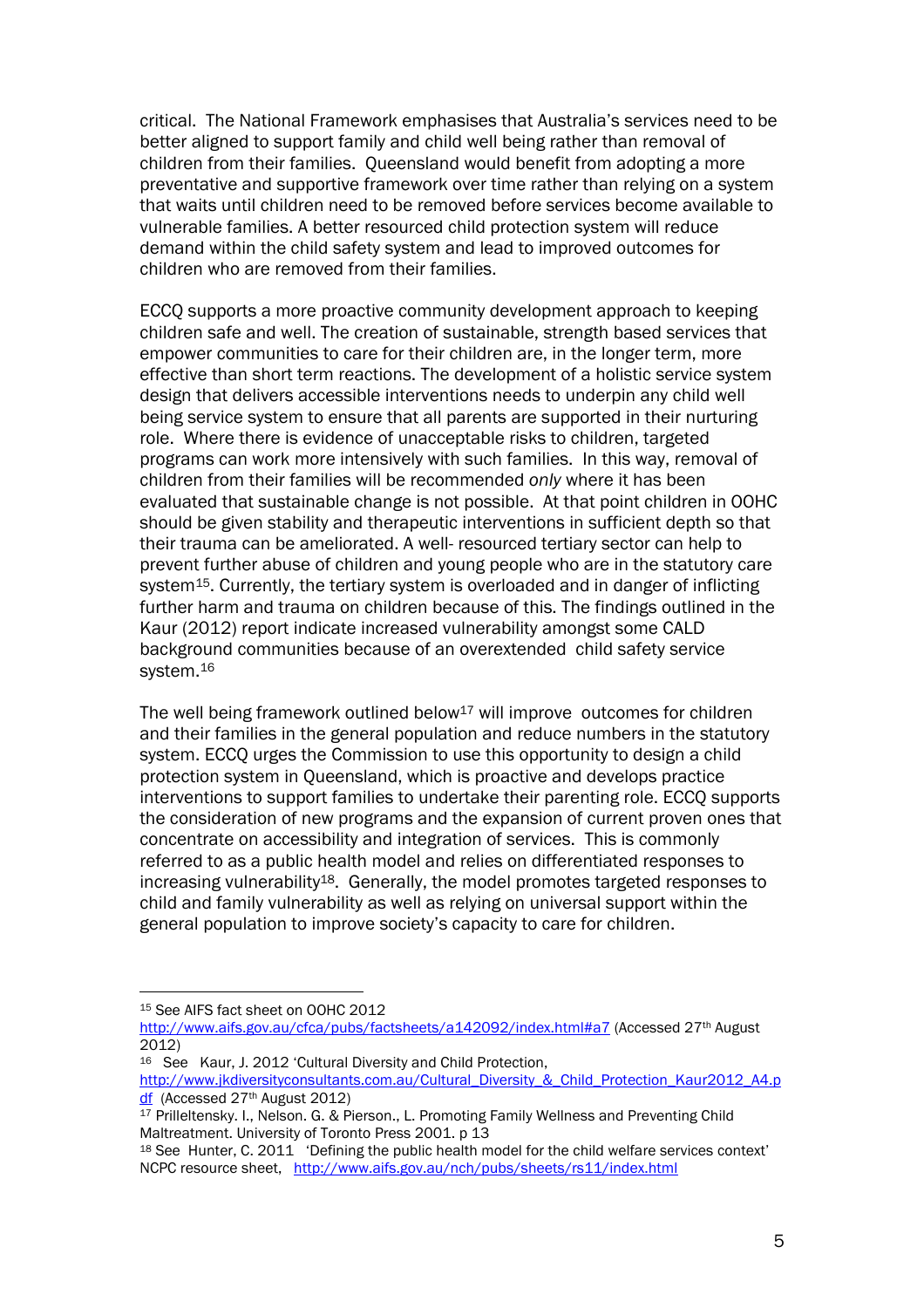

The welfare services in Queensland have been heavily oriented towards the tertiary part of the system since the CMC Inquiry and this has resulted in support services being made available only to foster carers or to birth families who reach breaking point and who are on the cusp of having their children removed from their care. Even the 'Helping Out Families' project in South East Queensland has been designed to service high risk families. The long waiting lists for these services attest to the unmet need for family support services that are more readily available to families when they need them. 'Soft entry', differentiated support services for families would reduce significantly the numbers of children needing to enter the OOHC system.<sup>19</sup>

Universal and targeted support services need to be provided in sufficient quantity and quality to allow in-depth long- term interventions to vulnerable children and their families when required. Services need to be relationship based and individualised to encourage participation by hard to reach families, as well as having sufficient resources to undertake outreach to isolated communities and families. CALD background families are especially sensitive to the need to build lasting and inclusive relationships which should be flexible and step up support and interventions when necessary. There are numerous examples of programs where successful interventions have promoted healthy and safe environments so that children can remain within their families and communities. Drug and alcohol treatment services are vital to ensure accessible and timely treatment for adults and young people who become dependant. Delay in treatment can adversely affect family well being and lead to violence and other family stresses all of which impact on the well being of children and young people. The links between

<sup>19</sup> See McArthur, M., & Thomson, L. 2011 ' Families' views on a coordinated family support service in Family Matters no. 89, 2011

http://www.aifs.gov.au/institute/pubs/fm2011/fm89/fm89h.html And from the UK

http://www.c4eo.org.uk/themes/families/physicalmentalhealth/files/physical\_mental\_health\_full knowledge\_review.pdf ( Both accessed 27<sup>th</sup> August 2012)

Early indicators of HOF point towards a downward impact on re-reporting numbers within the HOF catchment areas.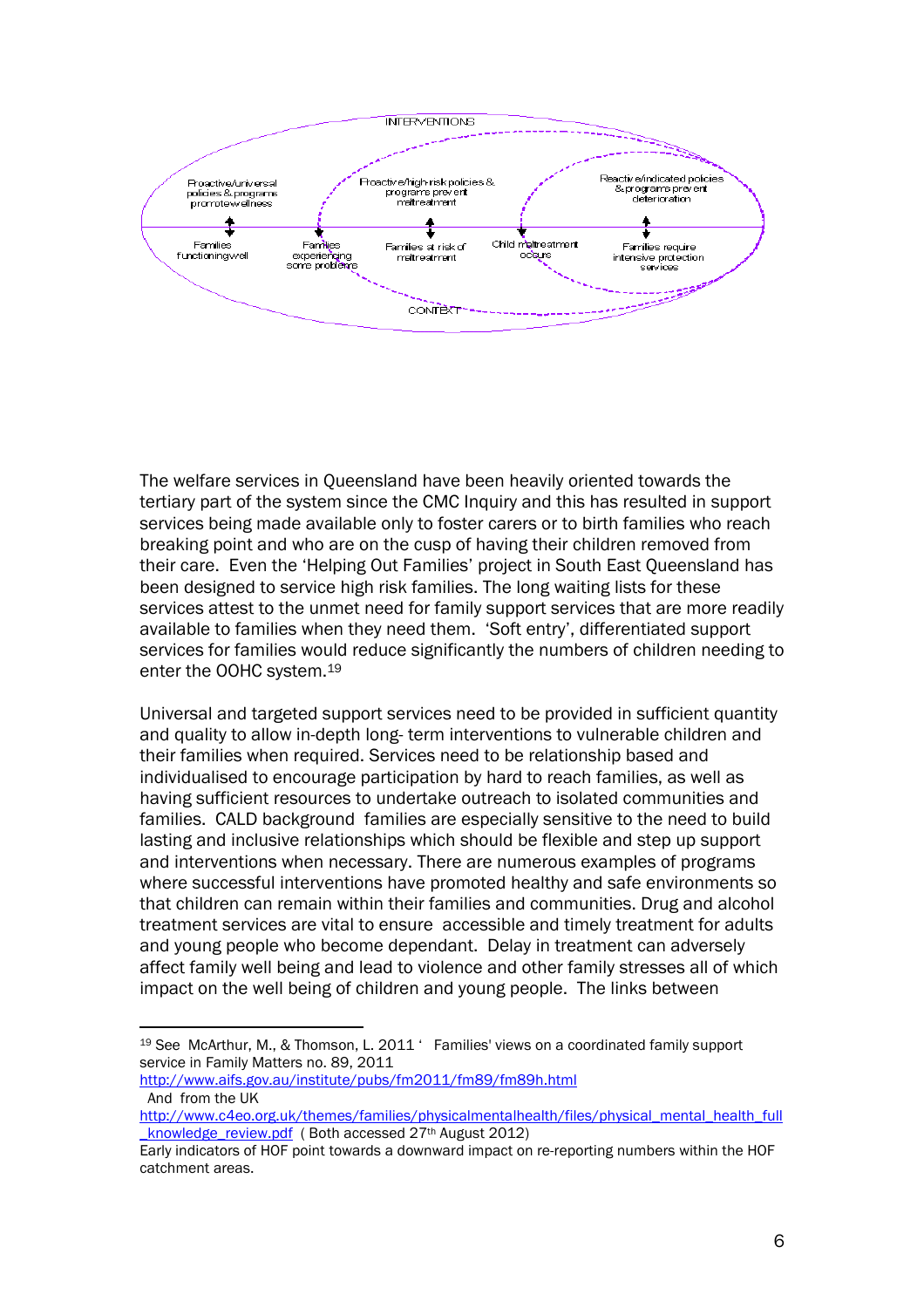domestic violence and the threat to child well being and safety are well known. ECCQ believes that adequate services for both the victims and perpetrators of violence need to be readily available within an integrated service system.

Listed in Appendix A are some examples of relevant programs which have been assessed to work well and which can be modified for the Queensland context. The examples from Australia have been chosen because their success has been evaluated or because of their similarity to programs from overseas, which have been evaluated as effective. The development of a family well being framework is an opportunity to change the paradigm and promote program development in support of maintaining healthy families and communities.

ECCO recommends program development in three key areas;

- Universal and intensive targeted family support services
- Accessible and universal maternal and child health services
- Community and family based services for early intervention including drug and alcohol and domestic violence.

#### Accurate data collection

The delivery and evaluation of successful practice models and programs within the service system require that purchasers and those delivering services build on accurate data that help to mould programs and plan for the future. ECCQ sees that one major issue is the lack of relevant data within the system about the CALD background status of clients. ECCQ is keen to pursue the implementation of processes to better support appropriate service provision to CALD background clients by the collection and sharing of relevant data. If the service system does not know the backgrounds of its clients, it cannot plan appropriately nor tailor services to meet the needs of the population. ECCO submits that CALD background data is important because the 2011 census data20 indicate that 26.3% of Queenslanders have both parents born overseas. This attests that CALD background children and their families are a potentially significant client group for service providers within the health and welfare systems. There is a lack of data collected by the Department of Community, Child Safety and Disabilities (the Department) by which to gauge if practice models and services are appropriate for families with a CALD background. The Department's client management system was recently modified to collect relevant cultural data but this will not be reported on for some time and its completion on the system is not mandated. ECCQ urges that the Commission recommend mandatory data collection to ensure better accuracy and more appropriate case planning and service delivery to CALD background clients. Further, the adoption of a work culture that actively promotes meaningful data collection and use needs to be advanced to ensure that operational staff understand its importance to the provision of good practice. The Queensland Commission for Children and Young People and Child Guardian (CCYPCG) through its Community Visitor program now

<sup>20</sup> See

http://www.censusdata.abs.gov.au/census\_services/getproduct/census/2011/quickstat/3?ope ndocument&navpos=220 (Accessed 19<sup>th</sup> September 2012)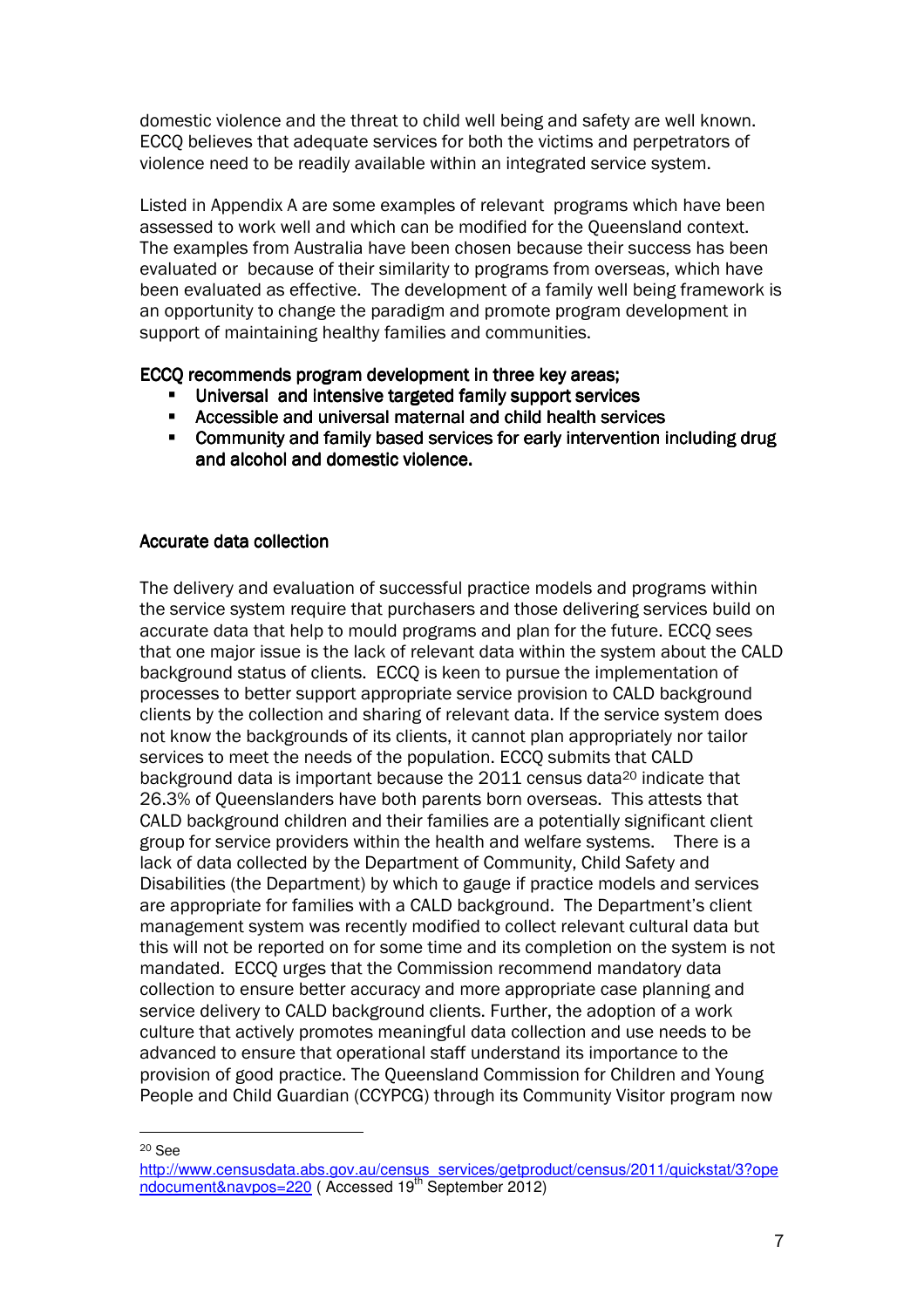collects data on the CALD status of children and young people whom they visit. In time, this will develop a picture of the cultural needs of children in the OOHC system. Increasingly CALD background families are entering the child safety system and this presents significant challenges for individuals, families, communities, service providers and government. The system needs to be proactive in developing practice models that will work well with an increasing diverse population.

Within the CALD area the need for improved capture of relevant cultural and background data is imperative. ECCQ recommends:

- better co ordination of government data and reporting,
- oversight of data collection and compilation by the Queensland Children's Commission and Child Guardian to ensure that the data is collected and reported on,
- the publication of aggregate data to help with planning and
- that government is transparent about what data they use to make decisions about service provision, practice models to be funded and locations selected.

Whilst it is not possible to determine at this time if CALD background children are over or under represented in the numbers of children in the care system, we have anecdotal evidence suggesting that lack of good data is leading to significant errors in the investigation of and intervention with families from a CALD background. This is because child safety investigators do not take into account the cultural issues of the families with whom they are working.

The current service system is blind to the needs of CALD background families and children because relevant cultural background data is not routinely collected and so services tend to provide a 'one size fits all' set of interventions. In order to be supportive of CALD background families and children, the child safety and child protection service systems should:

- be easily accessible to CALD background clients by offering multiple 'soft entry'21 points which will encourage participation and respect differences in child rearing and other family practices
- provide free skilled professional interpreter services when required and trained staff who know how to work with interpreters<sup>22</sup>
- provide translated materials for parents and community leaders and the expertise to unpack the messages into culturally relevant concepts
- provide cultural support for the workforce to ensure support for cultural competency<sup>23</sup>
- encourage longer term and intensive service provision to ensure families are well supported to settle in Australia and to understand their role in a new culture and legal framework

<sup>&</sup>lt;sup>21</sup> 'Soft entry' refers to accessible non- stigmatising services, which are frequently but not always, universal.

<sup>22</sup> See Queensland Accessing Interpreters Working group, 2008, ' A matter of interpretation' 23 See http://www.eccq.com.au/what-we-do/policy/child-protection/resources-for-cald-clients-andchild-protection - a resource guide based on the findings of the Culture Matters report. (Accessed 27th August 2012)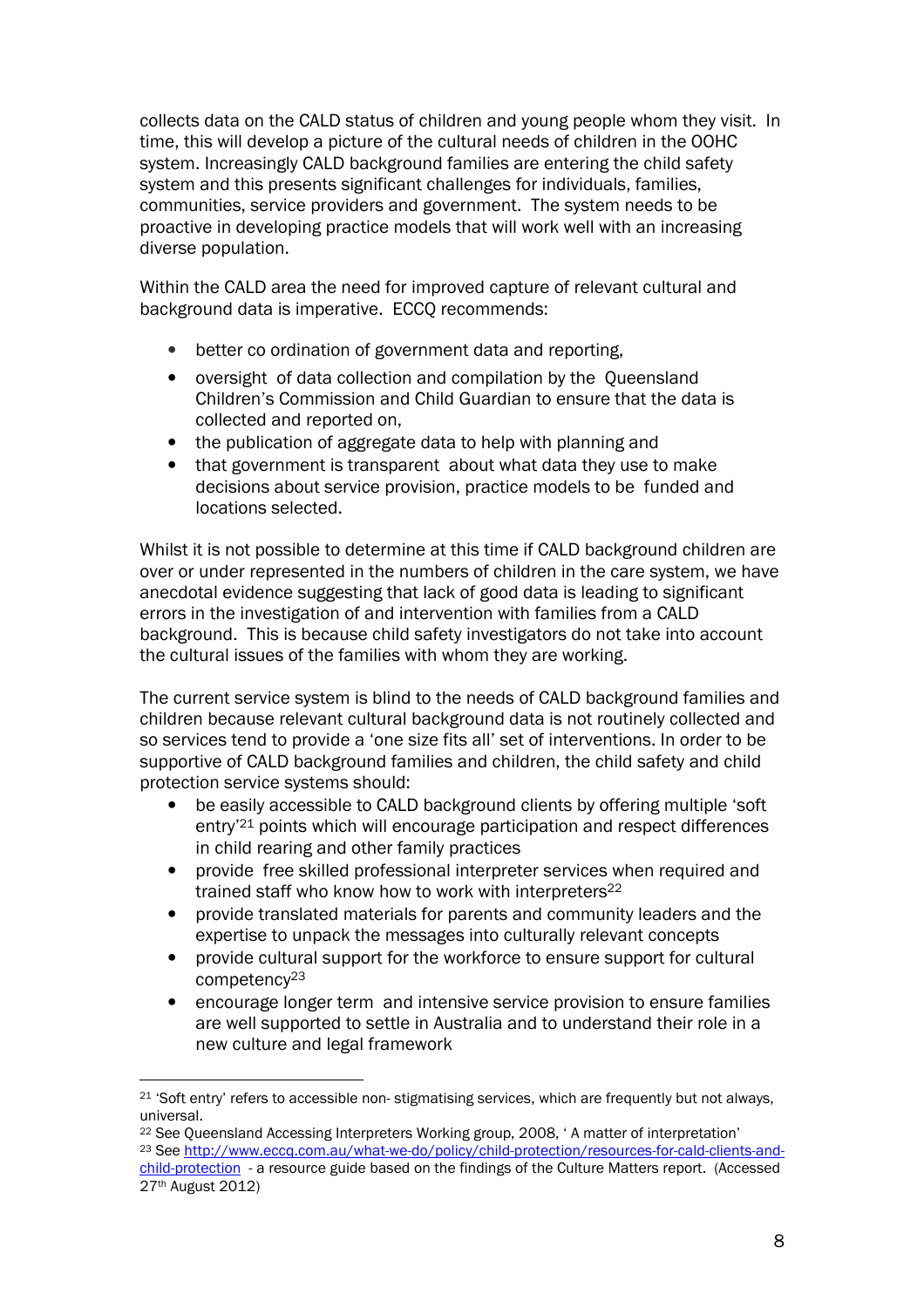- offer out reach to newly arrived CALD background clients to ensure that families are comfortable in using services and understand the complexity of service provision in Australia<sup>24</sup>
- have a well supported, trained<sup>25</sup> and culturally diverse workforce to better reflect the needs of the clients and to promote culturally sensitive services.

#### Models of practice to better enhance family well being

A well resourced service system which promotes child and family well being needs to be based on models of practice which enhance strengths of families and communities and promote accessible support in a timely manner. There are several crucial underlying elements that need to be incorporated into successful practice models. These are:

- strong integration of services at a local place based level, to support a seamless client centred service system where the welfare of families and children are central to planning and service delivery.
- facilitation of service co-ordination and integration as a funded and central part of the service system design. Currently this is not funded and is dependant on the good will of workers. Service system co-ordination is different to case management.<sup>26</sup>
- assurance of adequate resources and financial support to be able to plan for service availability in the longer term so that experienced staff can be retained and services are seen as reliable by communities ( i.e. the funding model needs to reflect long term planning within the service system)
- availability of intensive interventions when required which have been evaluated and found to be effective<sup>27</sup>

ECCQ recommends that the Commission promotes practice models which can develop a better understanding of family well being and the effects of trauma on the development of children. The current dominant practice model of child rescue, coupled with parent blaming has resulted in increasing family dislocation and separation, blaming mothers for their partner's violence and alienation of children from their cultural heritage. The numerous reports by the CCYPCG attest to the impact of the current practices on the overall wellbeing of children within the OOHC system. Importantly, recently it reports that many children visited by

<sup>24</sup> An example of this work can be found at

http://www.sydneyr.det.nsw.edu.au/Equity/Projects/project\_FamiliesInCulturalTransition.html ( Accessed 28th August 2012)

<sup>25</sup> See http://www.eccq.com.au/what-we-do/cultural-competence as an example of cultural awareness training (Accessed 27th August 2012)

<sup>26</sup> See ARACY 2009

http://www.eccq.com.au/wp-content/uploads/2012/02/inverting-the-pyramid\_2009.pdf (Accessed 28th August 2012)

<sup>&</sup>lt;sup>27</sup> See www.c4eo.org.uk/( Accessed 28th August 2012)) and

http://www.aifs.gov.au/nch/pubs/issues/issues24/issues24.html ( Accessed 28th August 2012)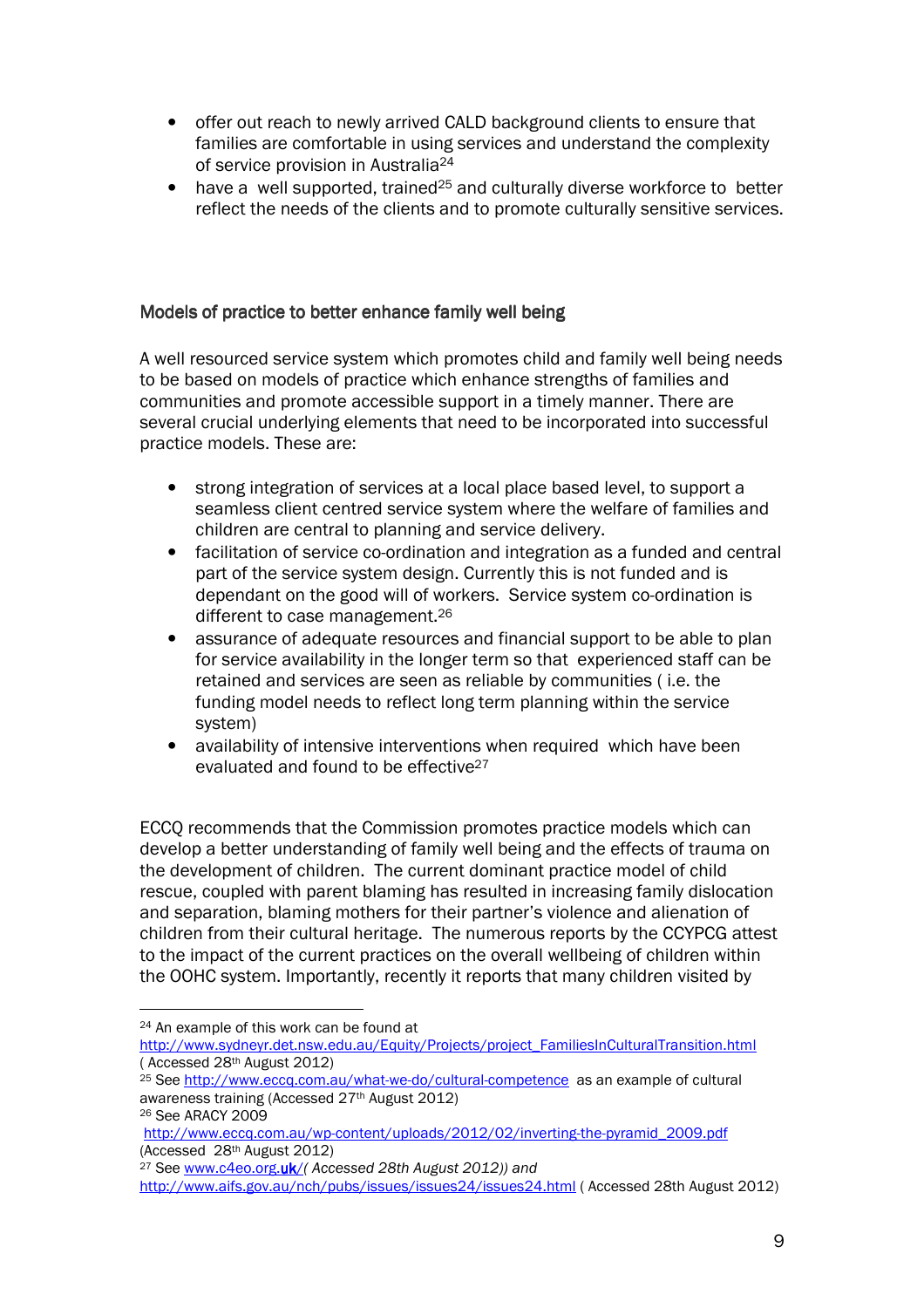their CCYPCG Community Visitor want greater contact with their extended family and community, have unmet needs in relation to their health, education and cultural needs and require greater stability within their OOHC placement options.28 Whilst these measures have been improving slowly over time, the increased reliance on residential care in Queensland indicates that the OOHC system is under significant stress due to the burgeoning numbers of children who are admitted to OOHC. Changes to the models of practice would lead to improved placement options if more children remained outside the OOHC system and were able to access better support within their families and communities. To achieve this, the practice models used within the family well being system need to be more cognisant of family and community strengths and better able to provide individualised interventions that have been assessed to be effective.29 Practice models need to enhance service coordination and integration30.

System integration is a complex but necessary element to a successful practice model to address the specific needs of CALD background children and families. ECCQ and the MCPWG are seeking the provision of proactive leadership, training and support for cultural competency development, as well as advice and access to resources for the Department's workforce. Ideally, this would take the form of a state-wide dedicated Multicultural Unit<sup>31</sup>within the Department. This unit can coordinate information collection and distribution, training and practice model development and lead to the introduction of locally based bi cultural workers. Currently, a model of joint planning and resourcing between government and nongovernment service providers is practiced at a regional level within the Regional Planning and Partnership Program (PPP) that was an initiative of the Commission of Inquiry in 2004. This program is well suited to focus on the development of localised regional responses to the needs of and local planning for, culturally sensitive service delivery and cultural competence. Such enhancement to the service system has been recommended for some time.<sup>32</sup> An example of a focussed approach to this work at a local level is in the Beenleigh /Logan area.

AFRC briefing no. 21-A, 2011 http://www.aifs.gov.au/afrc/pubs/briefing/b021/b021-aa.html ( Both accessed 27th August 2012)

<sup>28</sup> See http://www.ccypcg.qld.gov.au/resources/publications/childGuardian/Child-Guardian-Report-Child-Protection-System\_2009-10.html ( Accessed 27th August 2012)

<sup>&</sup>lt;sup>29</sup> See Child and Family Community Australia 2012 'Safe and Supportive families and communities for children'. CFC paper No 1.

<sup>30</sup> See McDonald, M., & Rosier, K. 'Interagency collaboration. Part B, Does collaboration benefit children and families? - exploring the evidence'.

AFRC briefing no. 21-B, 2011 http://www.aifs.gov.au/afrc/pubs/briefing/b021/index.html and McDonald, M., & Rosier, K. Interagency collaboration. Part A, What is it, what does it look like, when is it needed and what supports it?

<sup>31</sup> An example of this model can be viewed at NSW Department of Community Services, Multicultural Strategic Commitment 2008 – 2013 (2008)

<sup>&</sup>lt;http://www.community.nsw.gov.au/docswr/\_assets/main/documents/multicultural\_strategic\_c ommitment.pdf (Accessed 28th August 2012)

<sup>&</sup>lt;sup>32</sup> See : Changing the Wheels: Child Safety Concerns in Multicultural Old: An Issues paper for the Department of Child Safety (2005), accessed online:

http://www.mdainc.org.au/reports/Changing\_the\_Wheels.pdf and Culture Matters by PEAKCARE & ECCQ (2010)

http://www.peakcare.org.au/media/user\_files/documents/Reports/7\_Report\_Culture Matters\_15.12.10.pdf

MDA Queensland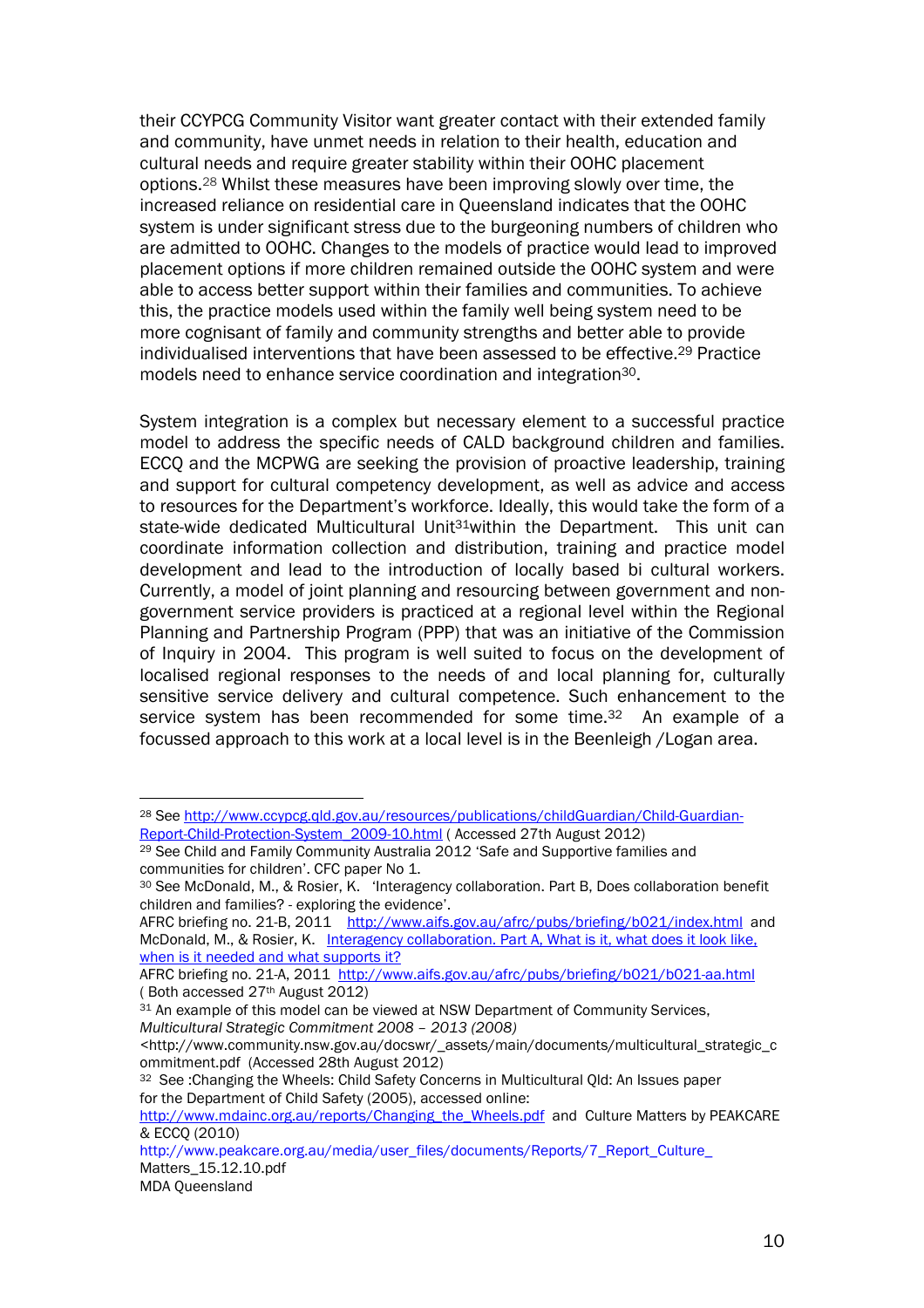ECCQ and MCPWG suggest that to be effective the practice model to support cultural inclusion within the system needs to be capable of:

- engagement with CALD background communities to ascertain their unique needs and provision of information and referrals to foster and kinship carers
- ensuring the delivery of interpreting and culturally appropriate support services<sup>33</sup>
- training child safety officers/staff and developing resources to build a culturally competent organisation and service delivery system
- establishing culturally competent recruitment practices i.e. multicultural caseworkers
- supporting multicultural liaison/bicultural support officers (if they were to be introduced)
- advising the Department and Queensland Government on child protection policy and practice for culturally diverse communities
- improving the accurate and timely collection of data and the reporting of CALD client profiles for planning purposes and
- providing updates and ongoing education and information in relation to existing and new and emerging communities settling in Queensland (for example, the Burmese ethnic minorities including the Rohingya, Chin and Karen)

The models of practice that will best suit a diverse population are those that can be flexible in customising services for individual families. The current practices of the Helping Out Families and Referral for Active Intervention services are well suited for the provision of customised services because they include a capacity for integration of services and the disbursement of some flexible funds for purchasing services and other items relevant to the needs of the families as assessed at engagement. This need for flexibility is supported within the research.<sup>34</sup>

ECCQ recommends practice improvement to increase and develop the facilitation of safe reunifications. This can be achieved by improving access to early intervention programs35, family support and practical training for birth families and more flexibility in the use of funds for other support mechanisms such as peer support, the engagement of youth workers and better (fast track) access to mental health, alcohol and drug and domestic violence support services.<sup>36</sup>

Queensland's child protection system: Systemic challenges for people from refugee and CALD backgrounds http://www.mdainc.org.au/wp-content/uploads/mda-child-protection-position-papernovember-2010.pdf

<sup>33</sup> See Queensland Accessing Interpreters Working group, 2008, ' A matter of interpretation' <sup>34</sup> See Child and family Community Australia 2012 'Safe and Supportive families and communities for children'. CFC paper No 1.

<sup>&</sup>lt;sup>35</sup> See C4EO report entitled 'Grasping the nettle ' which looks at programs which work in the UK. http://www.c4eo.org.uk/themes/earlyintervention/files/early\_intervention\_grasping\_the\_nettle\_e xecutive\_summary.pdf (Accessed 27th August 2012).

<sup>&</sup>lt;sup>36</sup> See research from the UK which indicates supporting parents improves the well being of children. http://www.c4eo.org.uk/themes/families/default.aspx?themeid=4&accesstypeid=1 (Accessed 27th August 2012)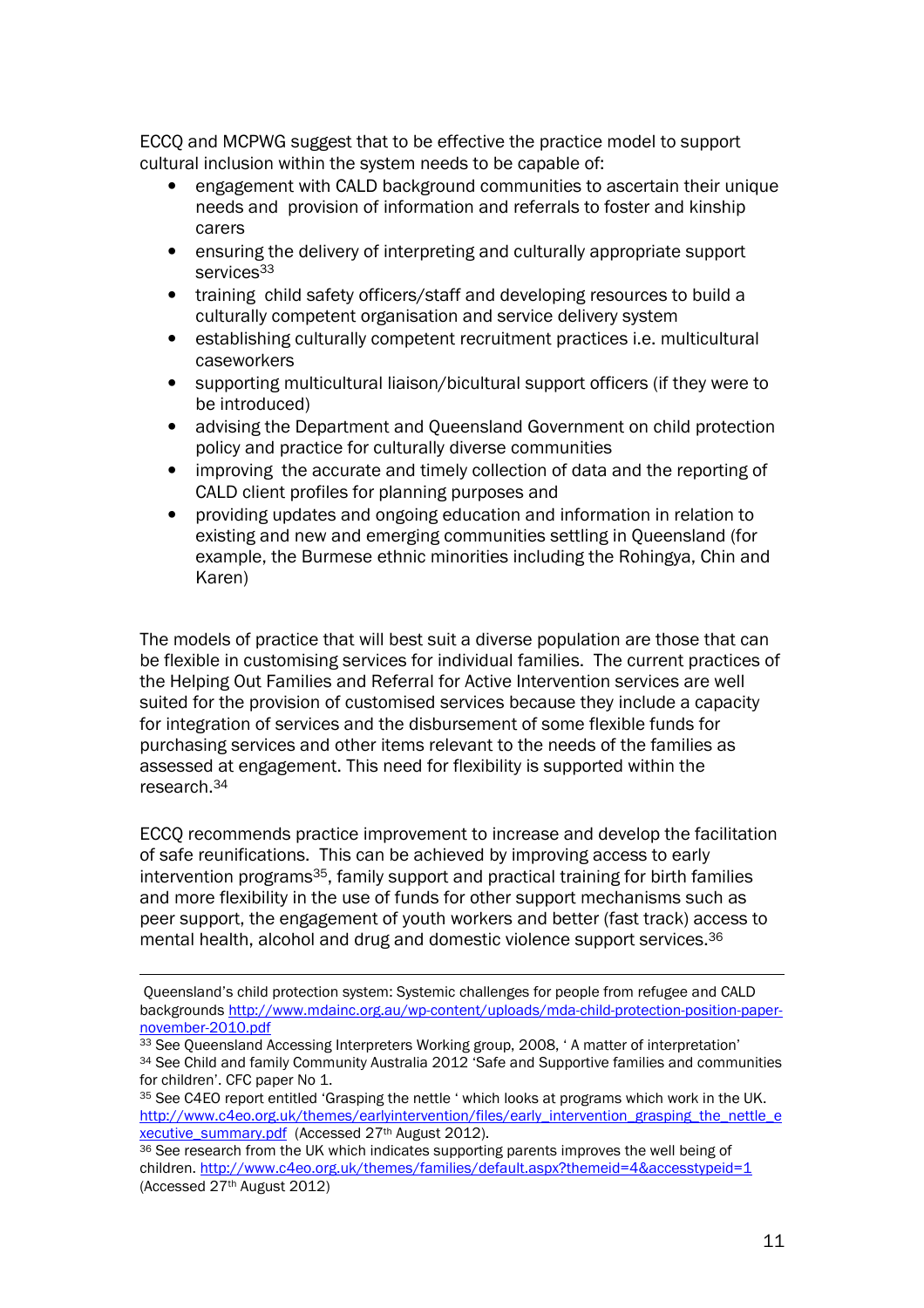Increased flexibility in OOHC models e.g. kinship/community care so that community expectation and mores are matched with models of recruitment and support rather than reliance on the current 'stranger' care model will enhance the capacity of the OOHC system to support reunification or stabilise placements. Practice models that use multi dimensional approaches will be better suited to support diversity within a family and child well being service system. There is a suite of papers prepared by the Australian Institute of Family Studies for the Victorian Department of Human Services that indicate practice models and issues which have been drawn from research and give guidance to staff about decisions and interventions that need to be considered when interacting with clients.<sup>37</sup> ECCQ commends this approach to model development and staff training.

#### Workforce and leadership solutions to drive changes.

There are numerous reports indicating that Australia and other first world countries will experience a dramatic workforce shortage within the next five or so years as the aging baby boomers leave paid employment. The Workforce Council, Queensland has compiled a report outlining the issues for the community services sector which was published in June 2012.38 This indicates that workforce stability is threatened on a number of fronts: the increased numbers of children and families entering the welfare system (i.e. increased demand for services), the negative public perception of work within the child safety sector, the ageing workforce and the increased competition for staff from other industries. A complicating factor, especially for government departments, is the reliance on diverse qualifications within the child safety workforce rather building expertise within a few relevant professional groups. The decentralised nature of Queensland's service system also impacts negatively on the ability of service providers to have appropriately qualified and skilled staff at every service outlet. Within the current system, a relatively high staff turnover impacts on the capacity of the Department and non- government agencies to maintain expertise in culturally competent practice. This exacerbates the inherent stress of the work for workers and negatively affects the system's ability to support new staff.

In order to build the workforce capacity to deliver culturally appropriate and skilled services within an increasingly complex service system and with highly traumatised service users, ECCQ suggests several initiatives to improve the workforce skills base. These include:

• development of leadership based programs to fully prepare workers in the child and family welfare sector for supervisory, management and community leadership positions. An example of proactive work in the area is the Benevolent Society's Social Leadership Program.<sup>39</sup>

<sup>37</sup> see http://www.dhs.vic.gov.au/ data/assets/pdf\_file/0008/721880/Families-with-multipleand-complex-needs-specialist-resource.pdf and

http://www.dhs.vic.gov.au/\_\_data/assets/pdf\_file/0003/720597/children-their-familiesspecialist-prctice-resource-2012.pdf and

http://www.dhs.vic.gov.au/ data/assets/pdf\_file/0005/590999/infants-their-familiesspecialist-practice-resource-2012.pdf (Accessed 27<sup>th</sup> August 2012)

<sup>38</sup> See Workforce Council 2012, 'Industry Skills and Workforce Development Report'.

<sup>39</sup> See http://www.bensoc.org.au/director/sla.cfm (Accessed 27th August 2012)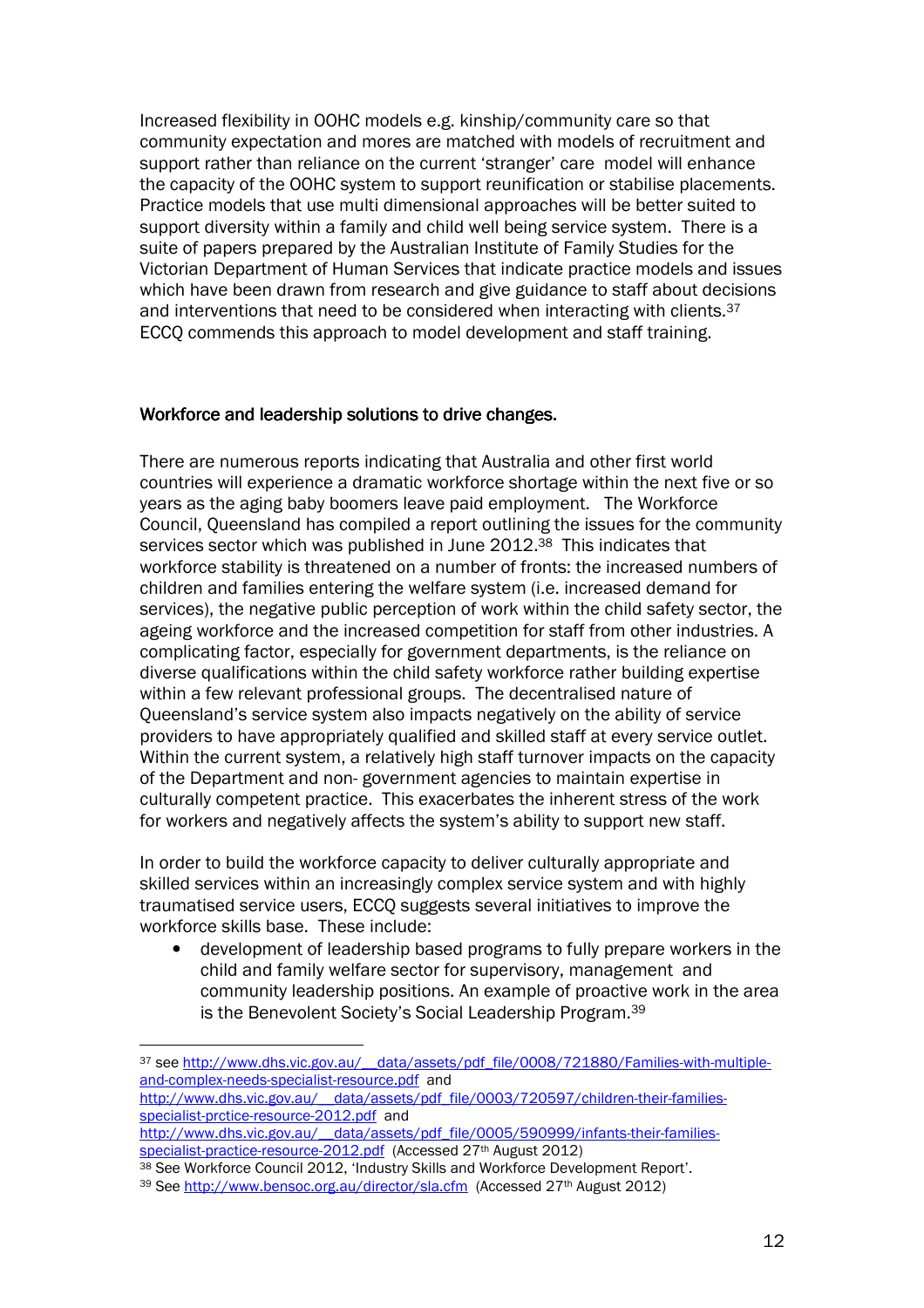- expansion of Community of Practice<sup>40</sup> (CoP) groups which can be locally based and focussed on child and family welfare issues. These can help to develop local consistency of practice and strong professional networks to support new workers. The Family Inclusion Network has developed a CoP in South East Queensland which uses the Community Door website to communicate and disseminate information<sup>41</sup>
- modification and expansion of the role of the current Queensland Child Protection State Wide Partnership Forum which has its origins in the recommendations of the 2004 Inquiry. It was set up as a Taskforce to oversee the changes in the system towards the implementation of the recommendations embedded in the findings of that Inquiry. The current State-wide Forum needs to be tasked with overseeing and leading the changes to the system which are required to promote a child and family well being paradigm. The ability of all parts of the system to work together to research, promote and integrate state-wide strategic planning and service program implementation will provide a strong leadership element that can drive change across all levels of government, community services and the private sector. The central planning body (currently the Statewide Forum) needs to be replicated at regional levels to better embed implementation and the promotion of local initiatives.

#### The Child Protection Act 1999 (The Act)

ECCQ commends the Child Placement Principle<sup>42</sup> that embeds the need for workers to consider the placement of children of Aboriginal and Torres Strait Islander descent with appropriate persons and to ensure that these children are well connected with their culture. ECCQ recommends that similar provisions be provided for CALD background children and families, including the need for staff to seek appropriate cultural guidance at decision- making points within the child safety and protection systems. This will enshrine the practice of attaining relevant cultural knowledge when there is a need to investigate, assess, intervene, plan for and remove children with a CALD background.

ECCQ considers that the Act which governs child protection and well being within the State should have as its underpinning, principles and elements which rely on the UNCROC Declaration.43 This is especially important when considering principles that will more strenuously include the child's family in decisions regarding safety and wellbeing and the views of children and young people in planning their future.

<sup>40</sup> See http://www.ewenger.com/theory/ for more information on the uses of COP. (Accessed 27th August 2012)

<sup>41</sup> Family Inclusion Network, 'Final report 2011-2012' to the Department of Communities, Child Safety and disability Services.

<sup>42</sup> Child Protection Act 1999, section 83.

<sup>43</sup> See http://www.myd.govt.nz/documents/working-with-young-people/uncroc/2006-07-

appendix-1-uncroc-summary-table.pdf (Accessed 28th August 2012)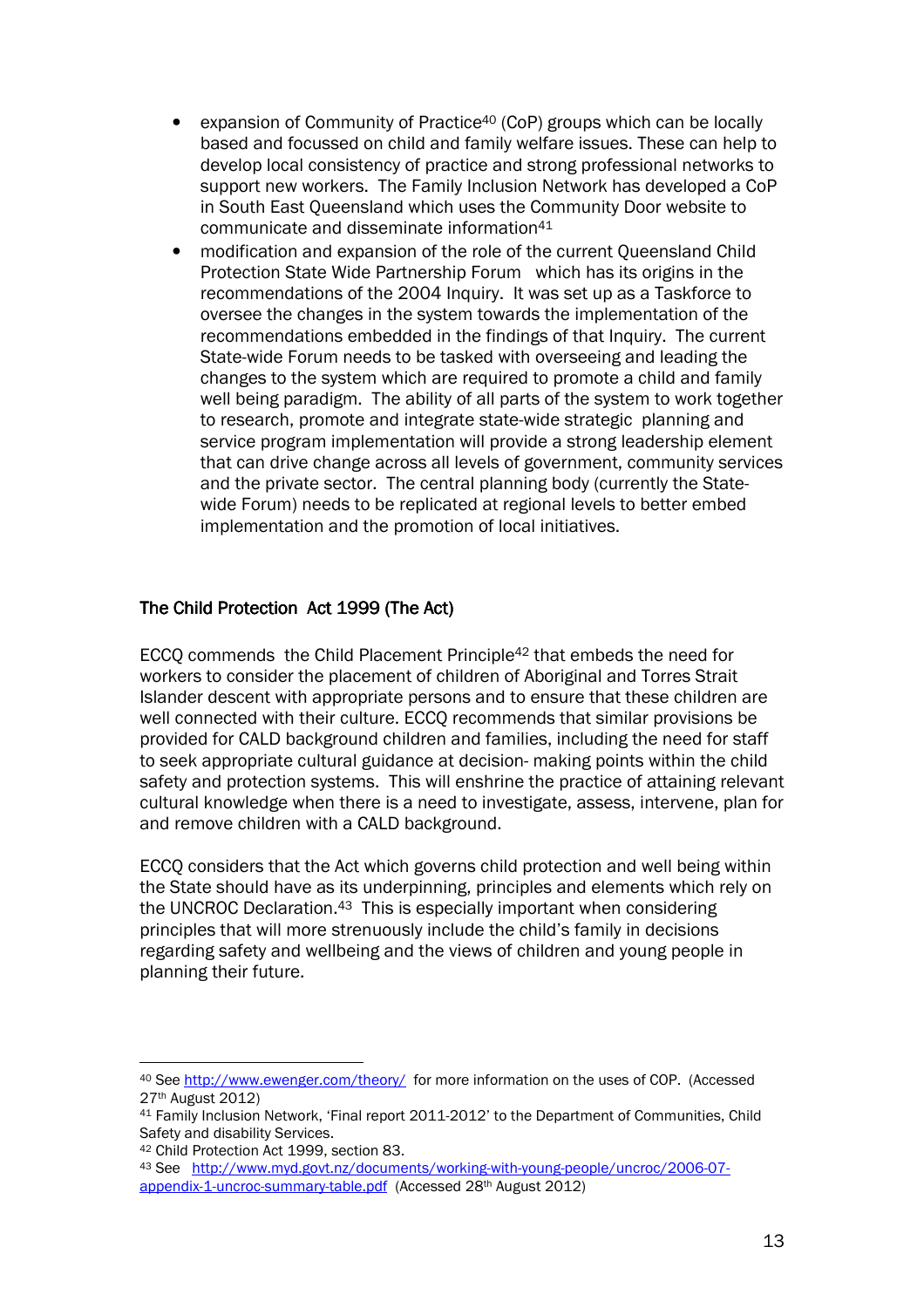ECCQ considers that the Act should be drafted to represent a better balance between the 'best interests' of the child and the more holistic view of child and family well being.<sup>44</sup>

 $\overline{a}$ <sup>44</sup> See Prilleltensky, I. and Prilleltensky, O. (2006) Promoting Wellbeing. John Wiley and Sons, Canada.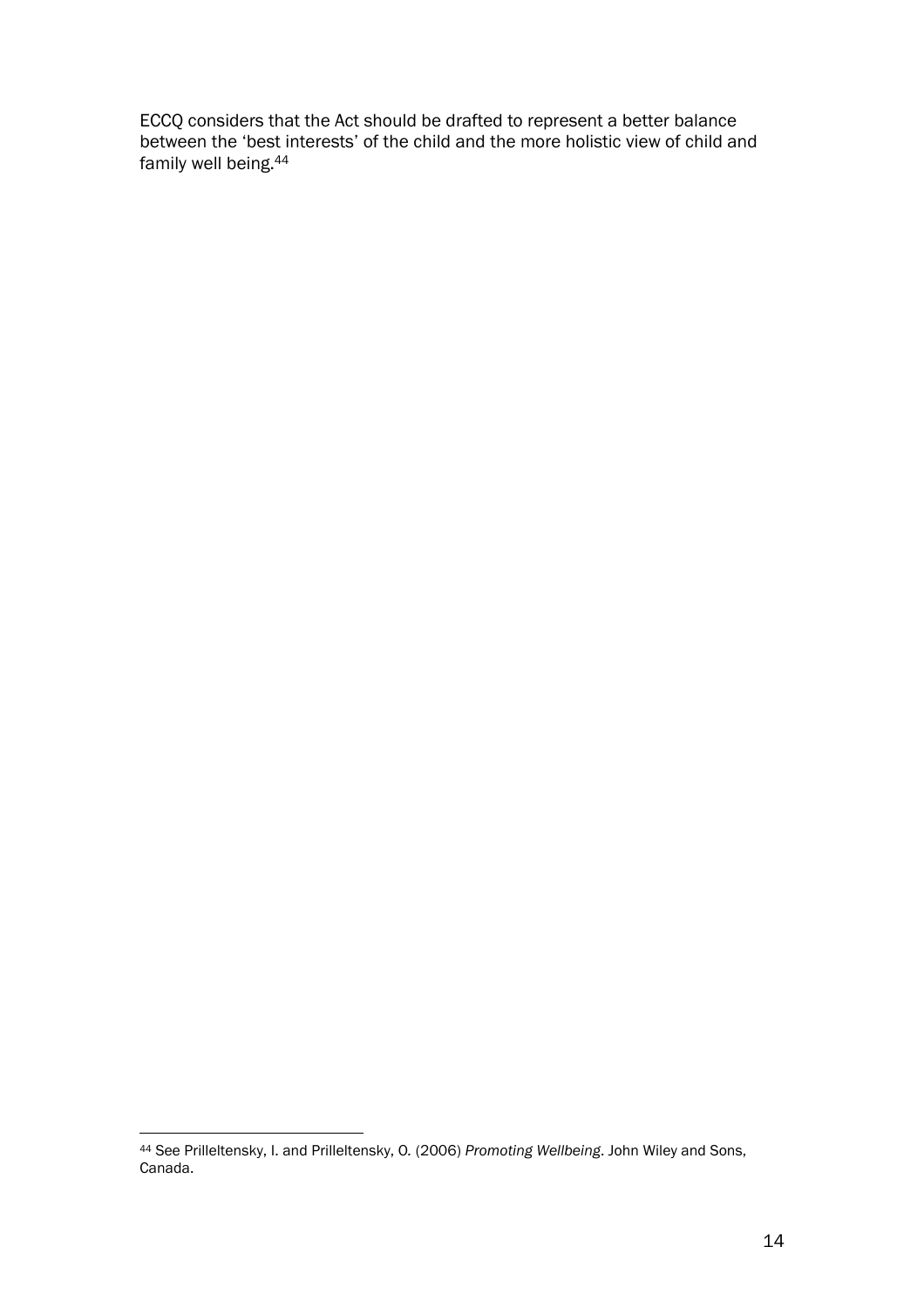### **Appendix A**

 $\overline{a}$ 

These examples are but a brief introduction to the wealth of well researched best practice programs that are available as source material for program development. ECCQ recommends that the Commission proposes the adoption of a much more proactive and creative set of parameters for tackling the support of vulnerable families in Queensland into the future. The current expenditure on forensic tertiary interventions will cause increased harm to Queensland's children. The development of a preventative approach is an opportunity to stem the tide of vulnerable families entering the tertiary system by increasing the community's capacity to support children and to keep them safe. Significant investment now can reap the rewards of savings in the future.

#### Universal and targeted intensive family support services

- **Child-Parent Centres** The Chicago Child-Parent Centres (CPCs) provide comprehensive educational support and family support to economically disadvantaged children and their parents. The guiding principle of the program is that by providing a school-based, stable learning environment during preschool and during kindergarten through third grade, in which parents are active and consistent participants in their child's education, scholastic success will follow. The program requires parental participation and emphasises a child-centred, individualised approach to social and cognitive development<sup>45</sup>. In Inala, the Pathways to Prevention program46 has demonstrated that school based interventions can improve outcomes for disadvantaged families and their children in many facets of their lives. Elsewhere in Queensland the holistic services provided through the Early Years Centres demonstrate 'soft entry' integrated family support and the centre in Cairns (which is operated by The Benevolent Society) has successfully partnered with local Aboriginal and Torres Strait islander service providers to develop better multicultural services.<sup>47</sup>
- Healthy Families New York (HFNY) Based on the national Healthy Families America (HFA) model, HFNY is a community-based prevention program that seeks to improve the health and well-being of children at risk of abuse and neglect by providing intensive home visitation services. The target population consists of expectant parents and parents with an infant less than three months of age who are considered to be at high risk for child abuse and neglect. Specially trained paraprofessionals are assigned to the participating families to deliver home visitation services until the child reaches five or is enrolled in Head Start or kindergarten. Home visitors provide families with support, education, and referrals to community services aimed at addressing the following goals: 1) to

<sup>45</sup> See http://www.promisingpractices.net/program.asp?programid=98 (Accessed 28th August 2012)

<sup>46</sup> See Mission Australia and Griffith University 'Pathways to Prevention Project . The first five years 1999 to 2004' <sup>47</sup> See

http://www.bensoc.org.au/director/whatwedo/findaservice.cfm?item\_id=7E878713B551B6A71 F6E7C0361705C93 (Accessed 27th August 2012)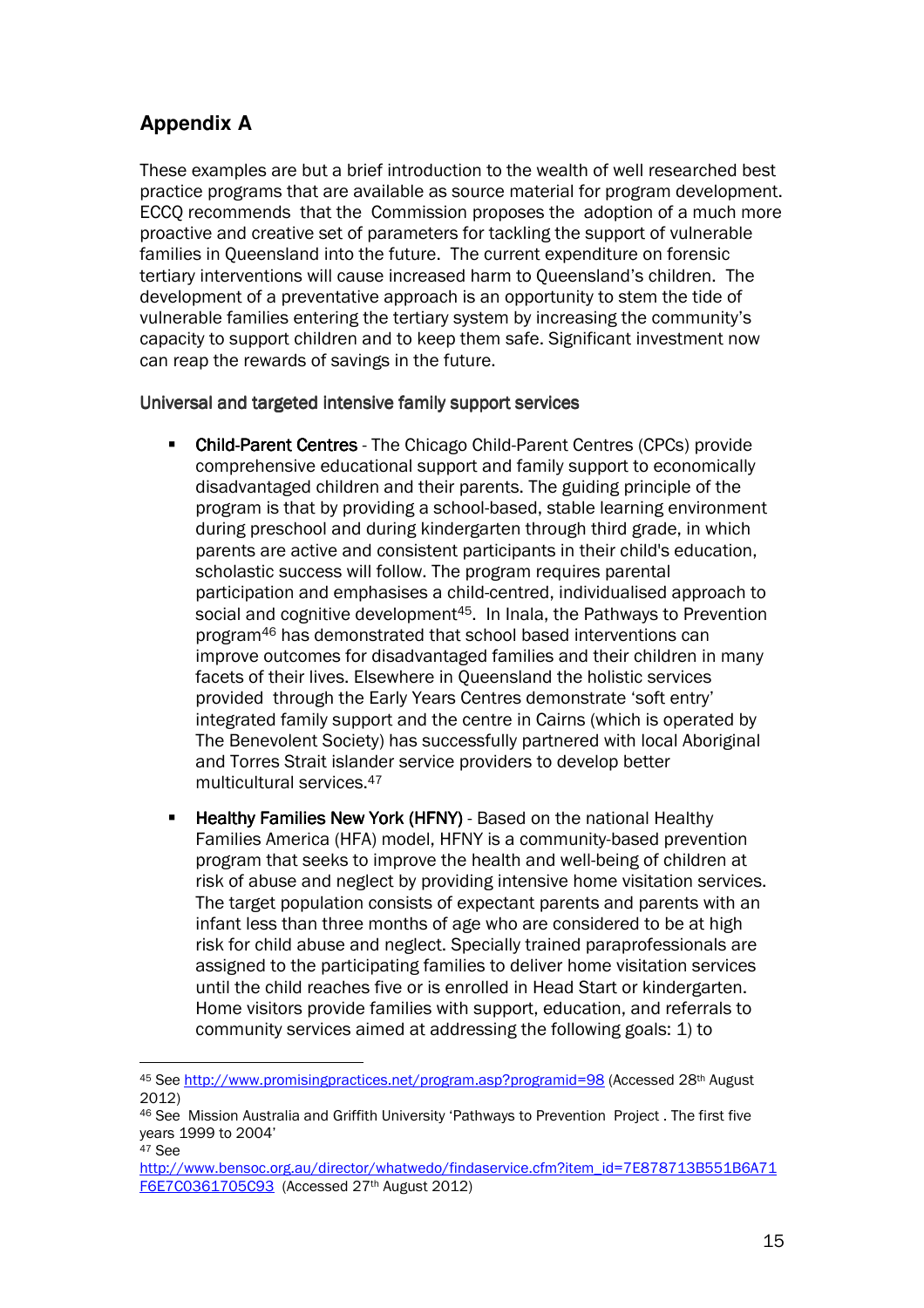promote positive parenting skills and parent-child interaction; 2) to prevent child abuse and neglect; 3) to ensure optimal prenatal care and child health and development; and 4) to increase parents' selfsufficiency.<sup>48</sup>

- Parent Education programs that promote caring and positive parenting behaviours such as Queensland's Triple P Program. The program uses flexible delivery modalities (including individual face-to-face, group, telephone-assisted and self-directed programs) to tailor the strength and format of the intervention to the requirements of individual families. Its multi-disciplinary, preventive and community-wide focus gives the program wide reach, permitting the targeting of de-stigmatised access points through primary care services for families who are reluctant to participate in parenting skills programs.<sup>49</sup> In Brisbane, the Queensland Program of Assistance to Survivors of Torture and Trauma (QPASTT) have offered parenting programs which have been specially formulated for CALD background parents, (POUCH). An internal evaluation has demonstrated successful outcomes using this approach.<sup>50</sup>
- Incredible Years Series This is a set of comprehensive curricula targeting children age 2 to 10 years old and their parents and teachers. The curricula are designed to work jointly to promote emotional and social competence and to prevent, reduce, and treat children's behavioural and emotional problems.<sup>51</sup>
- Family Check-Up-The Family Check-Up is a rapid, comprehensive family assessment. It demonstrates that embedding family interventions within agencies such as public schools and early years projects is feasible and cost effective. The results seem to reflect some classic public health principles, with the families most at risk being the most likely to engage devised by the Child and Family Centre at the University of Oregon 52.

<sup>48</sup> See http://www.promisingpractices.net/program.asp?programid=147 (Accessed 27<sup>th</sup> August 2012)

<sup>49</sup> See http://www.triplep.net/files/pdf/Parenting\_Research\_and\_Practice\_Monograph\_No.1.pdf (Accessed 27th August 2012)

<sup>50</sup> See http://www.qpastt.org.au/whatwedo\_servicesPrograms.html (Accessed 20th September 2012)

<sup>51</sup> See http://www.promisingpractices.net/program.asp?programid=134 (Accessed 27<sup>th</sup> August 2012)

<sup>52</sup> See http://www.preventionaction.org/bringing-prevention-services-home-family (Accessed 27th August 2012)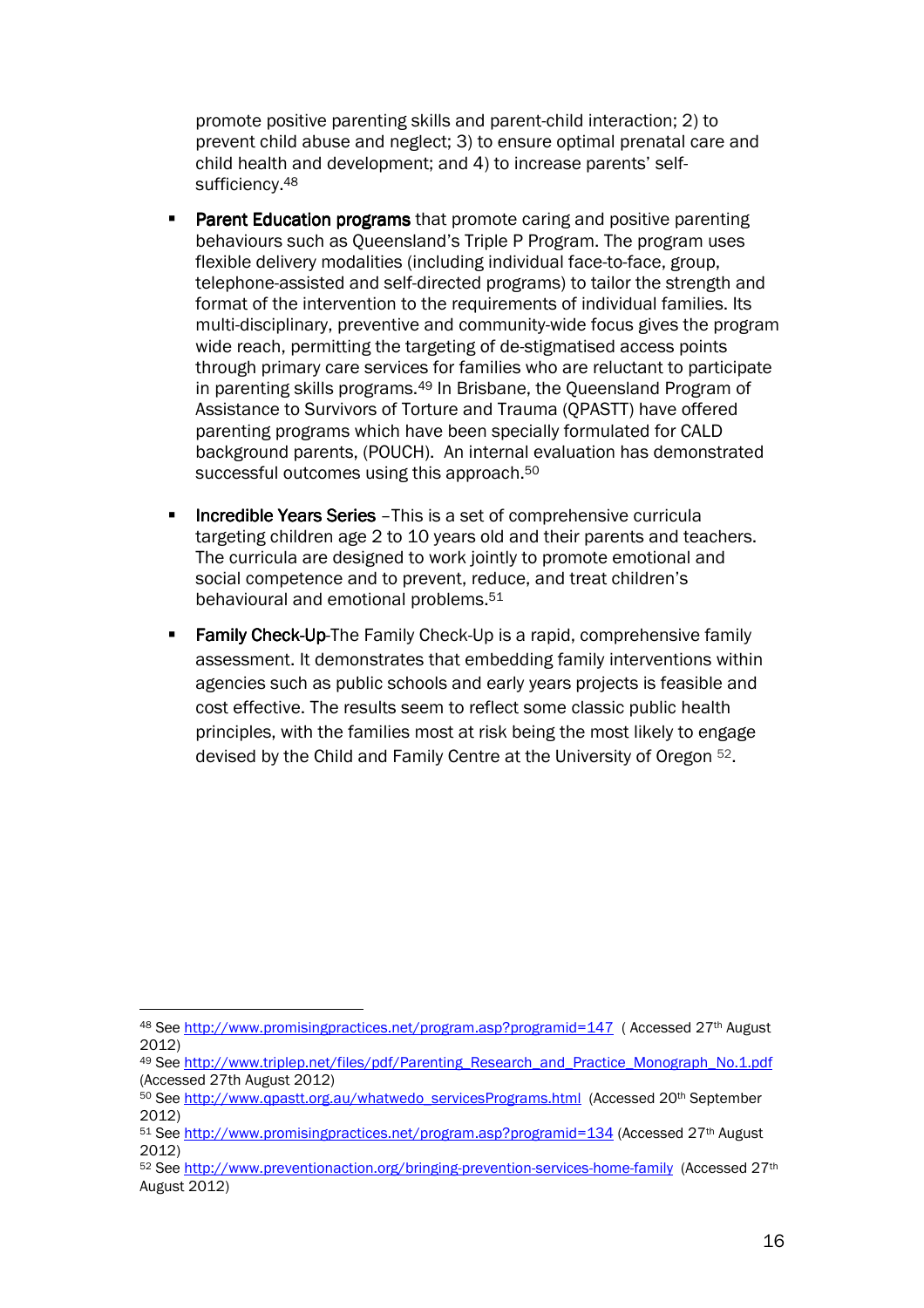#### Accessible and universal maternal and child health services

• Nurse Family Partnership- The Nurse Family Partnership program provides home visits by registered nurses to first-time mothers, beginning during pregnancy and continuing through to the child's second birthday. The program has three primary goals: (1) to improve pregnancy outcomes by promoting health-related behaviours; (2) to improve child health, development and safety by promoting competent care-giving; and (3) to enhance parent life-course development by promoting pregnancy planning, educational achievement, and employment. The program also has two secondary goals: to enhance families' material support by providing links with needed health and social services, and to promote supportive relationships among family and friends.53 This program has similarities with the nurse visitation projects within the HOF areas and early indicators suggest that the program is impacting successfully on wellbeing of families and their children within the catchment areas. In North Queensland there are several models of such support within the Aboriginal and Torres Strait Islander communities and these are showing signs of increasing the wellbeing of new born babies and their Aboriginal and Torres Straight Islander mothers.54; 55

#### Community and family based services for early intervention including drug and alcohol and domestic violence.

Community approaches to support programs  $-$  One example is a suite of programs run by Family Life that recognises the pressures and stresses on families and endeavours to strengthen families who are struggling and keep them in the community. The agency believes that self-esteem and social connectedness reduce social and economic isolation. Through the Creating Capable Communities program, the agency aims to create a whole-of-community culture that strengthens and empowers the community and its members.<sup>56</sup>

<sup>53</sup> See http://www.promisingpractices.net/program.asp?programid=16

<sup>54</sup> See www.ranzcog.edu.au/.../doc.../741-21-apunipima-baby-baskets.html And http://www.anfpp.com.au/about (Both accessed 27<sup>th</sup> August 2012)

<sup>&</sup>lt;sup>55</sup> See Resource Sheet 15 which outlines how early learning and quality care improve child development in Indigenous families at

http://www.aihw.gov.au/closingthegap/documents/resource\_sheets/ctgc-rs15.pdf (Accessed 10th September 2012)

<sup>56</sup> See

http://www.familylife.com.au/community\_services/help\_for\_families/creating\_capable\_communit ies (Accessed 25th September 2012)